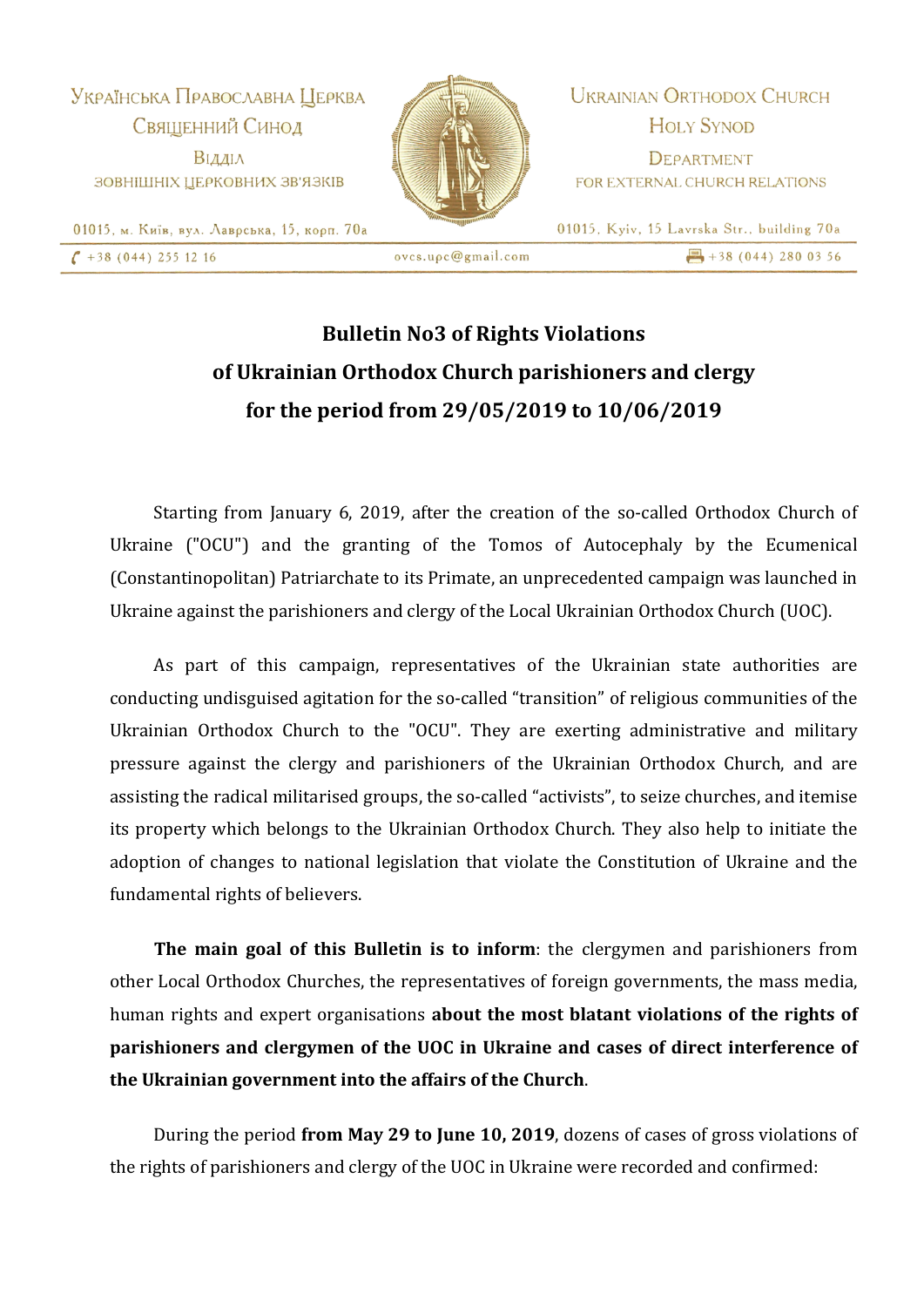- **1. Factual information about the seizure of churches and other cases of the use of physical force and pressure on UOC parishioners in order to forcefully transfer churches and religious communities to the jurisdiction of the "OCU":**
	- **On May 31, 2019, the head of the Zastavnivskyi Regional State Administration (RSA), Yuriy Kitar** formed a commission consisting of 12 members, which included representatives of the social services, police, and doctors. The Commission considered the alleged danger posed by educators and teachers who attend UOC church services together with their children. *"Do not take children with you to church services, or immediately after the service, send them home"*, - that was the proposal made by the commission that was led by the head of the Zastavnivskyi Regional State Administration. **Furthermore, should the parents,** who are parishioners of the Holy Assumption church in the village of Vaslovivtsy, Chernivetska oblast', **not take their advice, they will subsequently run the risk of being deprived of their parental rights.** The Chernivetska eparchy commented that proposal made, as it is quite clear that the goal of such an initiative was to make sure that children wouldn't be in the way during the next attempt to illegally seize the church.

**Details:** [https://news.church.ua/2019/06/03/bukovinski-chinovniki-proponuyut](https://news.church.ua/2019/06/03/bukovinski-chinovniki-proponuyut-pozbavlyati-batkivskix-prav-viruyuchix-upc/)[pozbavlyati-batkivskix-prav-viruyuchix-upc/](https://news.church.ua/2019/06/03/bukovinski-chinovniki-proponuyut-pozbavlyati-batkivskix-prav-viruyuchix-upc/)

• Metropolitan Meletiy of Chernivtsi and Bukovyna appealed to the President of Ukraine, V. Zelenskyi with **a request that he take action to stop the arbitrary behaviour of officials in the Chernivtsi Regional State Administration**, who, on the basis of false documents, have already transferred eleven (11) UOC communities to the jurisdiction of the "OCU", and that he annul the corresponding orders of the acting head of the Regional State Administration, M. Pavlyuk and resolve the question of the inappropriate appointment of M. Pavlyuk to the above-stated position.

**Details:** [https://vesti-ukr.com/strana/338733-zakhvat-khramov-upts-reaktsija-zelenskoho](https://vesti-ukr.com/strana/338733-zakhvat-khramov-upts-reaktsija-zelenskoho-stanet-proverkoj-na-hotovnost-menjat-stranu)[stanet-proverkoj-na-hotovnost-menjat-stranu](https://vesti-ukr.com/strana/338733-zakhvat-khramov-upts-reaktsija-zelenskoho-stanet-proverkoj-na-hotovnost-menjat-stranu)

• **On June 2, 2019, "OCU" supporters attempted to seize the UOC church in the village of Hrabove, Shatskyi rayon in Volyn. As a result of the conflict that ensued**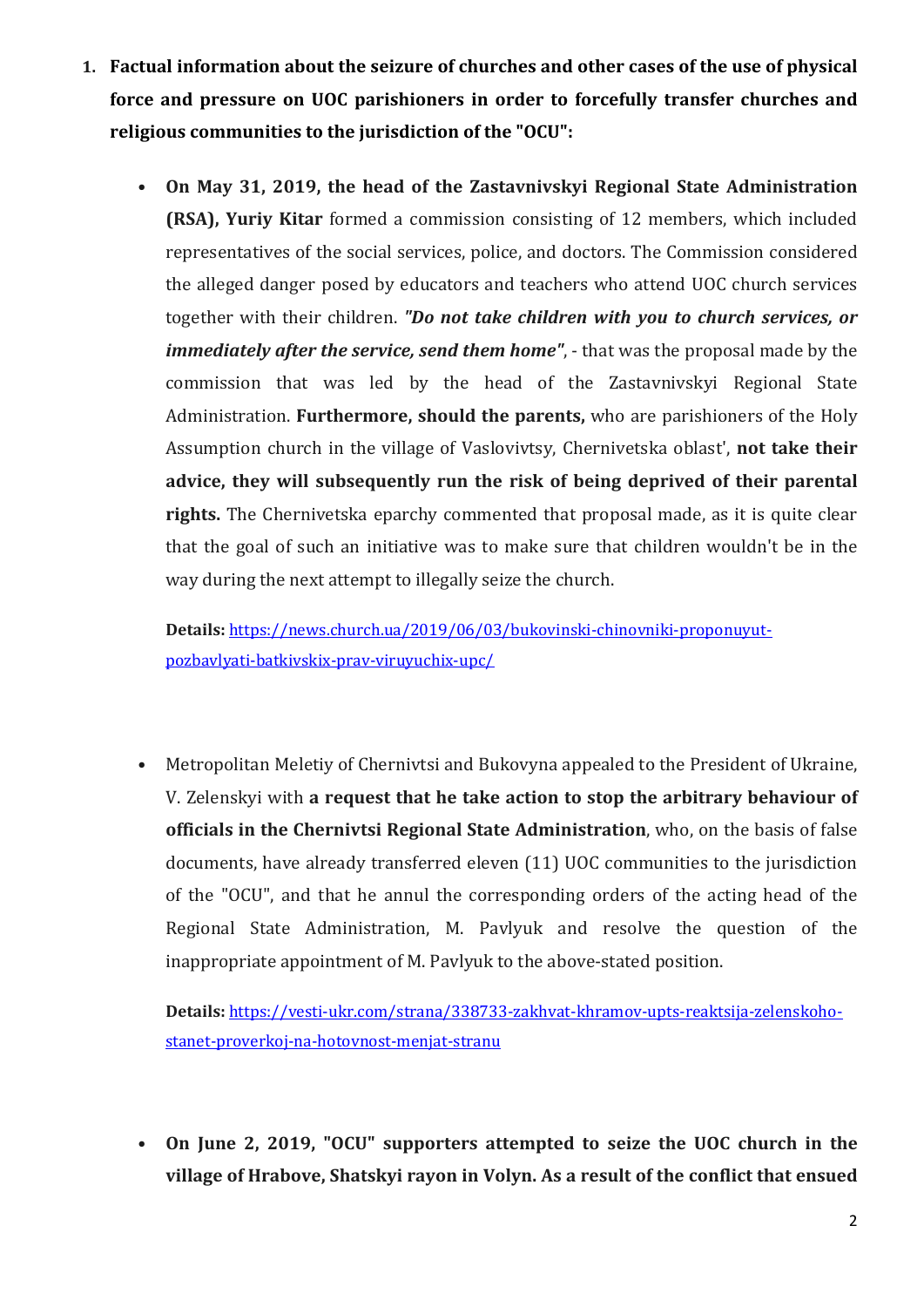**in front of the church, the parish rector, Archpriest Dymytriy Kovalchuk sustained serious injuries. The priest's cross was also torn off, and a series of severe blows to the head and other parts of the body, including broken fingers, were inflicted.**

**Details:** [https://news.church.ua/2019/06/05/aktivist-pcu-zhorstoko-pobiv-svyashhenika](https://news.church.ua/2019/06/05/aktivist-pcu-zhorstoko-pobiv-svyashhenika-upc-v-seli-grabove-na-volini-foto/)[upc-v-seli-grabove-na-volini-foto/](https://news.church.ua/2019/06/05/aktivist-pcu-zhorstoko-pobiv-svyashhenika-upc-v-seli-grabove-na-volini-foto/)

• **On June 6, 2019, on the feast of the Ascension of the Lord, there was another provocation near the Holy Assumption of the Theotokos church in the village of Tovtry, Chernivetska oblast'. The "OCU" hired paramilitaries "to defend their rights" with the use of pepper spray against the UOC parishioners; while police officers idly watched on.** *The Chernivtsi-Bukovinian eparchy of the UOC officially contacted the Security Services (SBU) and the State Police headquarters in Chernivetska oblast' asking them to help identify the paramilitaries.*

**Details:** [https://news.church.ua/2019/06/06/na-bukovini-pcu-najnyala-bojovikiv](https://news.church.ua/2019/06/06/na-bukovini-pcu-najnyala-bojovikiv-vidstoyuvati-jixni-prava-z-gazovimi-balonchikami-proti-viryan-upc/)[vidstoyuvati-jixni-prava-z-gazovimi-balonchikami-proti-viryan-upc/](https://news.church.ua/2019/06/06/na-bukovini-pcu-najnyala-bojovikiv-vidstoyuvati-jixni-prava-z-gazovimi-balonchikami-proti-viryan-upc/)

• **Contrary to the will of the believers as well as overstepping the bounds of the law, on June 7, 2019, the head of the Department for Nationalities and Religions in the Vinnytsia Regional State Administration, I. Saletskyi personally completed the state registration of the newly formed "OCU" religious community in the village of Luka Meleshkivska, Vinnytskyi rayon, using the same registration data as the existing parish of the UOC. In the Vinnytska eparchy, such actions [are](http://eparhia.vinnica.ua/item/748-tserkovne-reiderstvo-na-vinnychchyni.html)  [called](http://eparhia.vinnica.ua/item/748-tserkovne-reiderstvo-na-vinnychchyni.html) collusion, and are very evident when the state connives with church raiders. It is feared that in the near future an attempt will be made to forcibly seize the Holy Transfiguration Church, which legally belongs to the UOC parish. Details:** [https://news.church.ua/2019/06/08/misceva-vlada-poturaje-cerkovnomu-](https://news.church.ua/2019/06/08/misceva-vlada-poturaje-cerkovnomu-rejderstvu-na-vinnichchini-pres-sluzhba-jeparxiji-upc/)

[rejderstvu-na-vinnichchini-pres-sluzhba-jeparxiji-upc/](https://news.church.ua/2019/06/08/misceva-vlada-poturaje-cerkovnomu-rejderstvu-na-vinnichchini-pres-sluzhba-jeparxiji-upc/)

• Appeal to the President of Ukraine, Volodymyr Zelenskyi, from the parishioners of Archangel Michael's church in Zadubrivka village: *"We ask for a long-awaited PEACE,*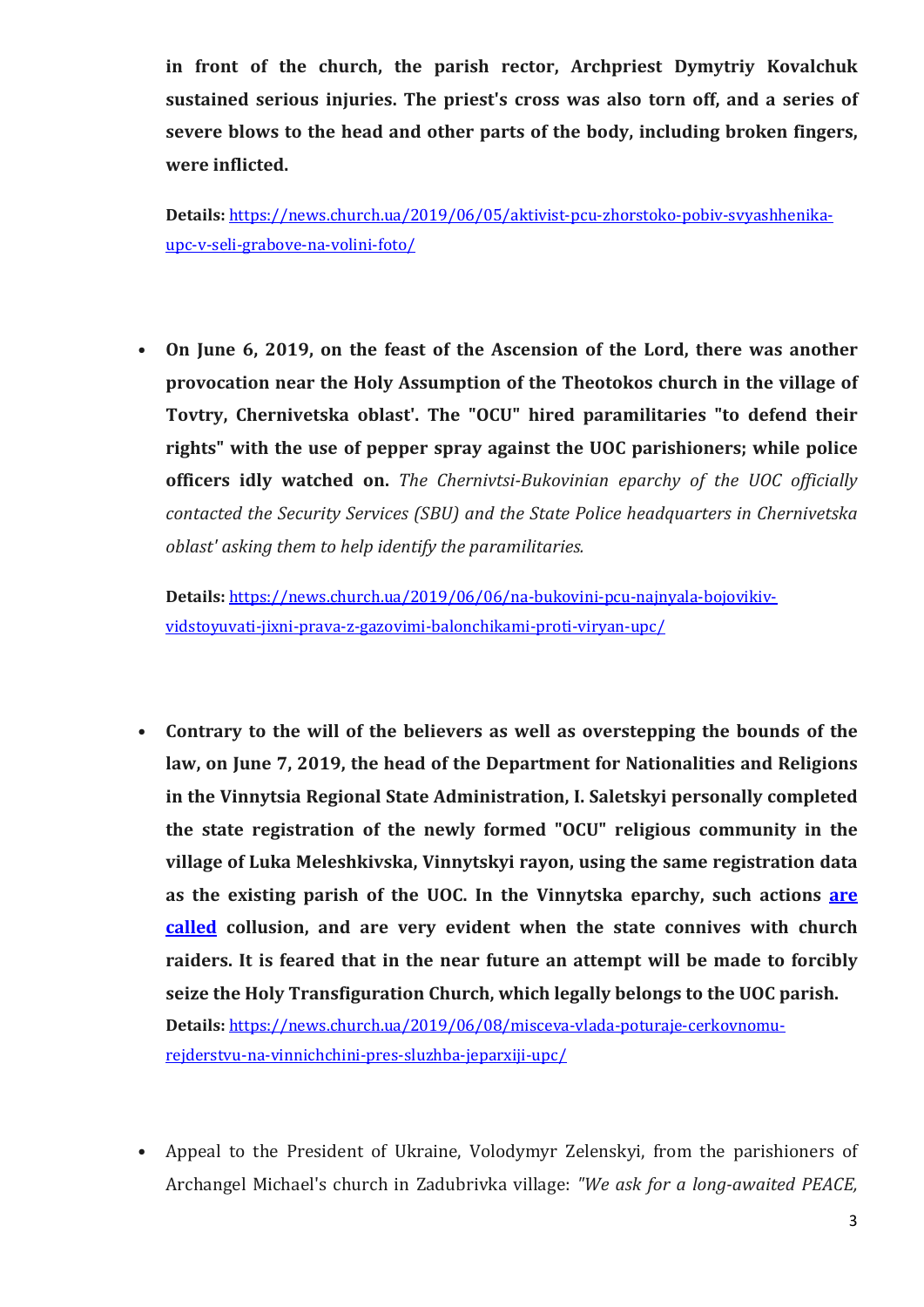*tranquillity and RULE OF LAW! For brother to reconcile with brother, parents with children. Our religious community in Zadubrivka village, the parish of the Holy Archangel Michael of the UOC, has now for a period of almost 120 days been, ROUND-THE-CLOCK, defending the Orthodox Faith and as well as our constitutional right and will to remain in the bosom of the Ukrainian Orthodox Church (UOC). We want to peacefully attend prayer services in our own church, but instead, we have had to endure attacks and fighting during the past 120 days, at virtually every liturgy. President Zelenskyi, we voted for the PEACE in Ukraine".*

**Details:** <https://www.facebook.com/watch/?v=2345072285745780>

- **Petey Ivanna, an activist of the "OCU" community, organised an end-of-schoolyear Parents' Meeting whose children are in the 9th grade (Zadubrivskyi Educational Complex in Chernivetska Oblast'), after a vote, it was decided to ban their children's classmate, Christina Velushchak and her mother, from attending the graduation party.** *The UOC religious community of St. Archangel Michael in [the](http://news.church.ua/tag/zadubrivka/) village of [Zadubrivka,](http://news.church.ua/tag/zadubrivka/) has now for more than 120 days been prayerfully defending its right to freely practice the Orthodox faith and defend its choice to remain united with the canonical Ukrainian Orthodox Church that is led by His Beatitude Metropolitan Onufriy.* **Details:** [https://news.church.ua/2019/06/09/u-zadubrivci-za-prinalezhnist-do-upc](https://news.church.ua/2019/06/09/u-zadubrivci-za-prinalezhnist-do-upc-shkolyarci-zaboronili-prixoditi-na-vipusknij-foto/)[shkolyarci-zaboronili-prixoditi-na-vipusknij-foto/](https://news.church.ua/2019/06/09/u-zadubrivci-za-prinalezhnist-do-upc-shkolyarci-zaboronili-prixoditi-na-vipusknij-foto/)
- Christina Veluschak, a graduate of the 9<sup>th</sup> grade at Zadubrivskyi Educational Complex in Zastavnivskyi rayon of Chernivetska oblast', has become a victim of discrimination on religious grounds in her school, simply because of her affiliation with the Ukrainian Orthodox Church (UOC). She graduated from school with honours, has been attending church all her life, sings in the church choir, and is planning to attend medical college. One may say that she is a normal Ukrainian school student, if it were not for one huge so-called "flaw" - her choice of religion. For several months now, after the beginning of the confrontation on religious grounds in the village, the supporters of the newly formed "OCU" have ostracised Christine and made her an outcast due to her religious beliefs.

**Read more:** [https://news.church.ua/2019/06/09/zaberi-svoji-moskalski-groshi-ti-na](https://news.church.ua/2019/06/09/zaberi-svoji-moskalski-groshi-ti-na-vipusknij-ne-pidesh-bukovinska-shkolyarka-ta-jiji-mama-rozpovili-pro-ostanni-misyaci-u-shkoli/)[vipusknij-ne-pidesh-bukovinska-shkolyarka-ta-jiji-mama-rozpovili-pro-ostanni-misyaci-u](https://news.church.ua/2019/06/09/zaberi-svoji-moskalski-groshi-ti-na-vipusknij-ne-pidesh-bukovinska-shkolyarka-ta-jiji-mama-rozpovili-pro-ostanni-misyaci-u-shkoli/)[shkoli/](https://news.church.ua/2019/06/09/zaberi-svoji-moskalski-groshi-ti-na-vipusknij-ne-pidesh-bukovinska-shkolyarka-ta-jiji-mama-rozpovili-pro-ostanni-misyaci-u-shkoli/)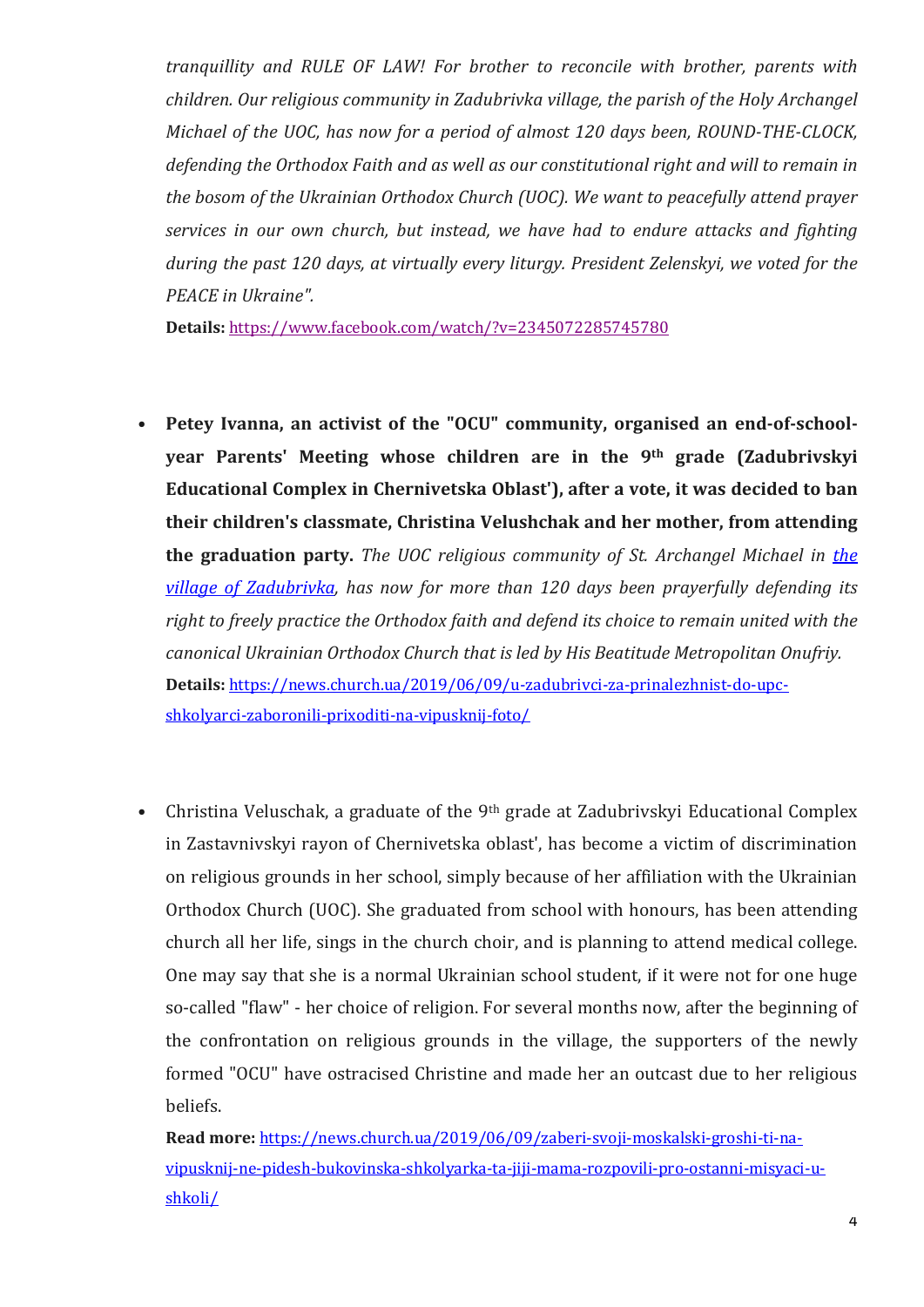• **On One of TSN broadcasts (on 1+1 TV Channel), it was reported that on May 8th this year, the religious community of Holy Archangel Michael in Novo-Mykhailivka village, Mariinskyi rayon of Donetska oblast', had allegedly joined the "OCU". In support of this argument, TSN used, as they named it, a** *'map of jurisdictional transfers to the "OCU"'***. The Donetska eparchy absolutely refutes the validity of this information - the relevant statement was published on the [official website](http://donetsk.church.ua/2019/06/09/press-sluzhba-doneckojj-eparkhii-zayavlyaet-soobshhenie-o-perekhode-odnojj-iz-obshhin-v-pcu-fejjk/) of the Donetska Eparchy on June 9, 2019.**

**Details:** [http://donetsk.church.ua/2019/06/09/press-sluzhba-doneckojj-eparkhii-zayavlyaet](http://donetsk.church.ua/2019/06/09/press-sluzhba-doneckojj-eparkhii-zayavlyaet-soobshhenie-o-perekhode-odnojj-iz-obshhin-v-pcu-fejjk/)[soobshhenie-o-perekhode-odnojj-iz-obshhin-v-pcu-fejjk/](http://donetsk.church.ua/2019/06/09/press-sluzhba-doneckojj-eparkhii-zayavlyaet-soobshhenie-o-perekhode-odnojj-iz-obshhin-v-pcu-fejjk/)

• **On June 7, 2019, "OCU" supporters brutally bashed a man in the village of Nova Moschchanytsia in the Zdolbunivskyi rayon of Rivnenska oblast' simply because he defended a UOC priest and did not allow him to be expelled from the village. Details:**

[https://www.facebook.com/RivneGolosCerkvy/photos/a.696553560777056/698216130610](https://www.facebook.com/RivneGolosCerkvy/photos/a.696553560777056/698216130610799/?type=3&theater) [799/?type=3&theater](https://www.facebook.com/RivneGolosCerkvy/photos/a.696553560777056/698216130610799/?type=3&theater)

## **2. Cases of direct administrative and forcible pressure exerted on the clergy of the UOC by the state authorities of Ukraine**

• **On May 29, 2019, the State Bureau of Criminal Investigations questioned a clergy belonging to the Ukrainian Orthodox Church**. The testimony of the clerics, factually confirmed the organised nature of the criminal case, which the Ukrainian Security Services (SBU) in Rivnenska oblast' had instigated against the head of the UOC Department for the Settlement of Inter-confessional Conflicts at the Rivnenska Eparchy, **Archpriest Victor Zemlyanoy**. Leading religious scholars of Ukraine have also spoken in defence of Archpriest Victor. Experts have repudiated SBU's version that the religious pamphlets and booklets, that were used as evidence in this case, had allegedly distorted historical facts, Orthodox canons and biblical subject matter, and that they deliberately offended the religious feelings of Kyivan Patriarchate supporters and its leader, Filaret Denysenko. **Despite this, representatives of the Rivne Security Service (SBU) continue to exert pressure on witnesses in the "case" against Archpriest Victor Zemlyanoy.**

**Details:** <https://izvestia.kiev.ua/item/show/117317>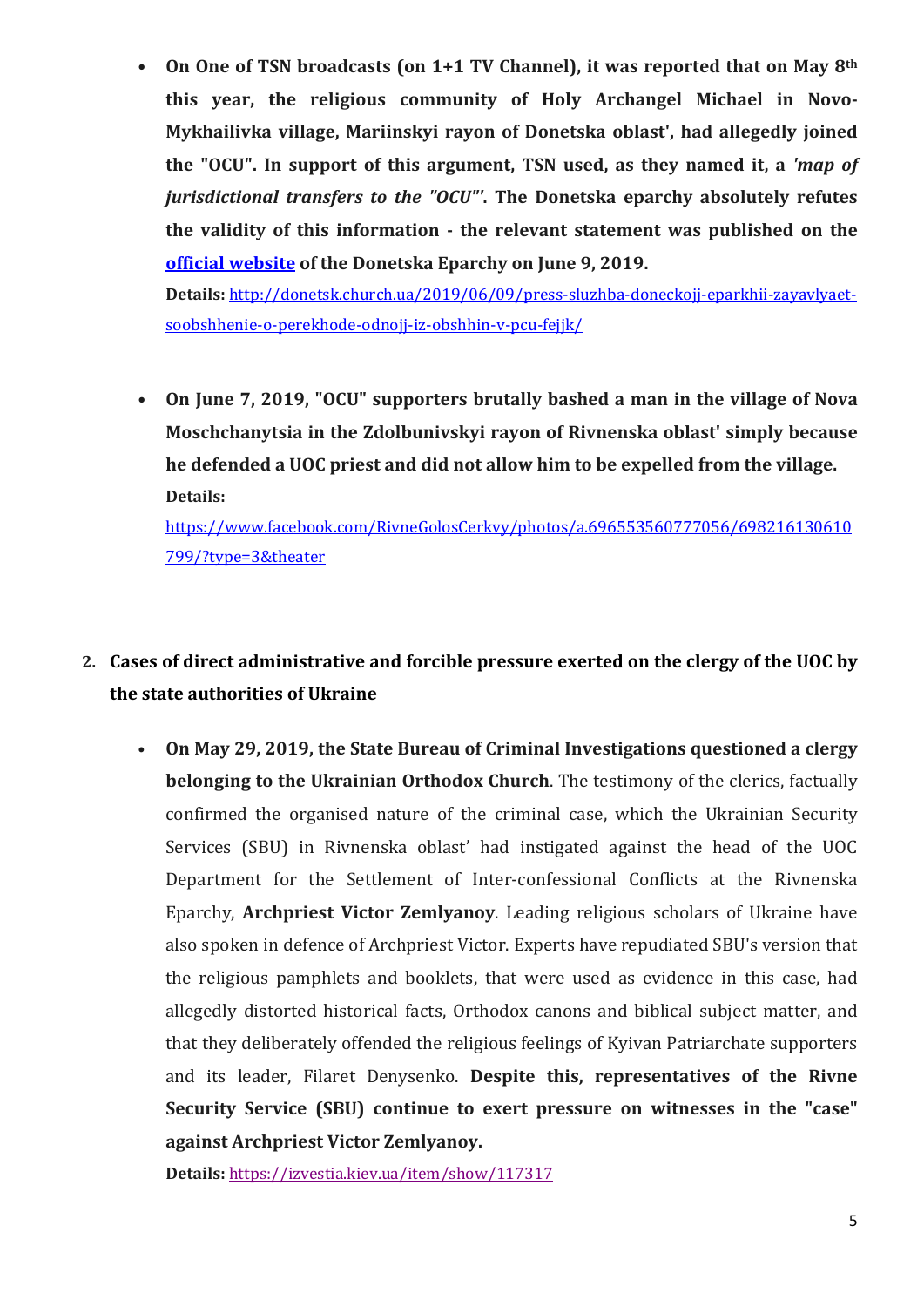• The Draft law No. 10244-1 "On Military Chaplaincy", adopted by the Verkhovna Rada of Ukraine (VRU), on June 6, 2019, in its the first reading, limits the potential opportunities of various denominations of Ukraine. *"The Draft bill artificially narrows the possibilities of various denominations of Ukraine to ensure pastoral care of their faithful - servicemen of the Armed Forces of Ukraine,* - firmly stated Yuriy Yevgenyevich Reshetnikov, who was the Head of the State Committee for Nationalities and Religions in 2009-2010.

**Details:** [http://news.church.ua/2019/06/10/zakonoproekt-pro-vijskove-kapelanstvo](http://news.church.ua/2019/06/10/zakonoproekt-pro-vijskove-kapelanstvo-obmezhuje-mozhlivosti-riznix-konfesij-ukrajini-religijnij-ekspert/)[obmezhuje-mozhlivosti-riznix-konfesij-ukrajini-religijnij-ekspert/](http://news.church.ua/2019/06/10/zakonoproekt-pro-vijskove-kapelanstvo-obmezhuje-mozhlivosti-riznix-konfesij-ukrajini-religijnij-ekspert/)

**Also:** [https://news.church.ua/2019/06/10/novij-zakonoproekt-pro-vijskove-kapelanstvo-yu](https://news.church.ua/2019/06/10/novij-zakonoproekt-pro-vijskove-kapelanstvo-yu-reshetnikov-nazvav-osnovni-nedoliki-ta-nadav-7-m-propozicij-dlya-doopracyuvannya/)[reshetnikov-nazvav-osnovni-nedoliki-ta-nadav-7-m-propozicij-dlya-doopracyuvannya/](https://news.church.ua/2019/06/10/novij-zakonoproekt-pro-vijskove-kapelanstvo-yu-reshetnikov-nazvav-osnovni-nedoliki-ta-nadav-7-m-propozicij-dlya-doopracyuvannya/)

## **3. Protection of the rights of clergymen and parishioners of the UOC in the judicial field**

• On May 30, 2019, in the Lutsk District Court of Volynska oblast', a ruling found in favour of Fr. Vasiliy's complaint regarding the professional inactivity of the prosecutor of Volynska oblast' – whereby the latter had failed to enter information regarding the perpetration of a criminal offense onto the Unified Register of Pre-Trial Investigations and subsequently question the plaintiff and witnesses in detail and to initiate a pretrial investigation.

**Details:** [https://volyn.church.ua/2019/06/08/sud-zobovyazav-pravooxoronciv-vnesti-do](https://volyn.church.ua/2019/06/08/sud-zobovyazav-pravooxoronciv-vnesti-do-jerdr-dani-pro-namagannya-primusovogo-viselennya-simji-svyashhenika-z-cerkovnogo-budinku-sela-mirne/)[jerdr-dani-pro-namagannya-primusovogo-viselennya-simji-svyashhenika-z-cerkovnogo](https://volyn.church.ua/2019/06/08/sud-zobovyazav-pravooxoronciv-vnesti-do-jerdr-dani-pro-namagannya-primusovogo-viselennya-simji-svyashhenika-z-cerkovnogo-budinku-sela-mirne/)[budinku-sela-mirne/](https://volyn.church.ua/2019/06/08/sud-zobovyazav-pravooxoronciv-vnesti-do-jerdr-dani-pro-namagannya-primusovogo-viselennya-simji-svyashhenika-z-cerkovnogo-budinku-sela-mirne/)